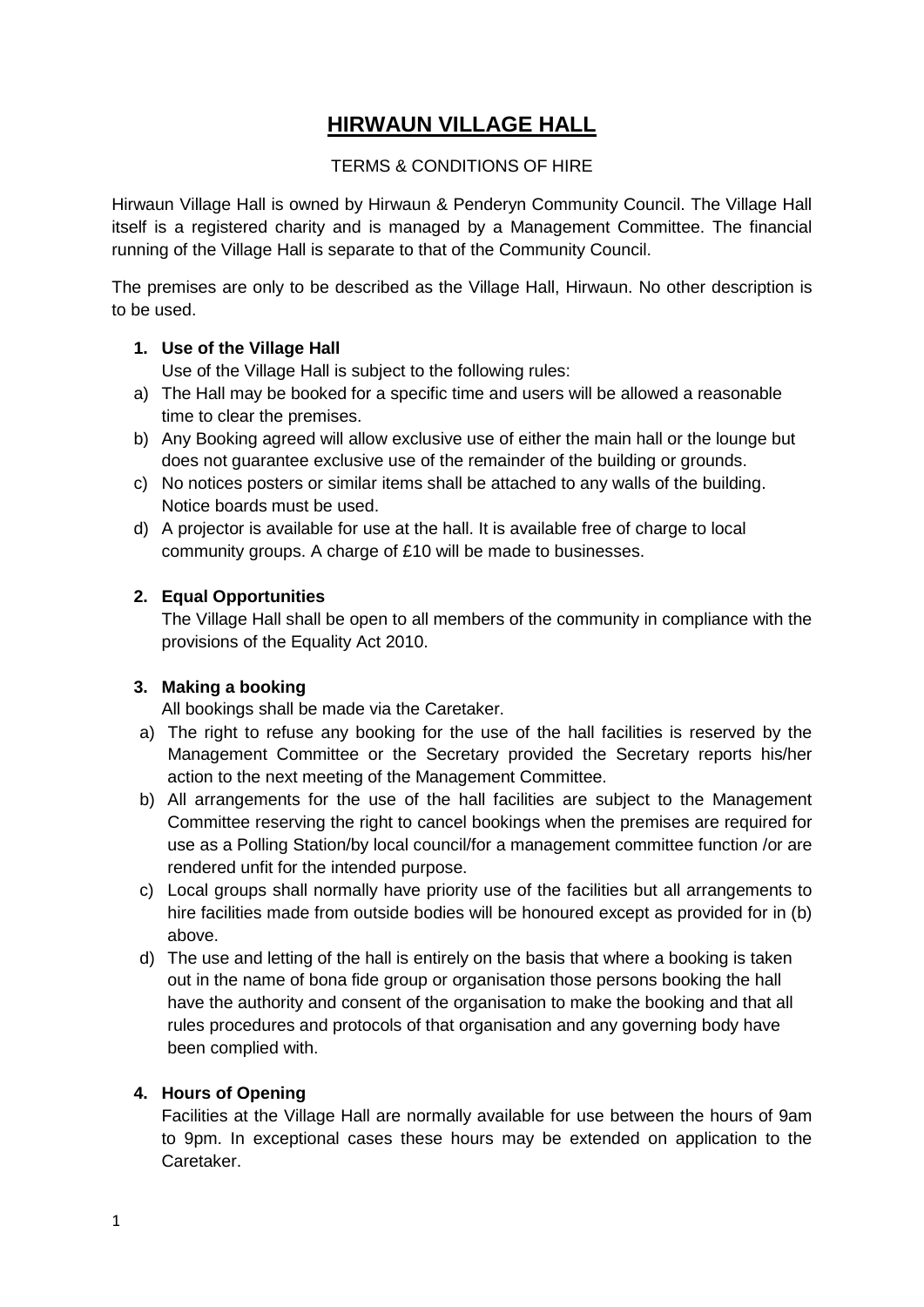## **5. Safety Requirements**

All conditions shall be strictly observed. Nothing shall be done to endanger the users of the building and the policies of insurance relating to it and its contents. In particular:

- a) Obstructions must not be placed in the gangways or exits, nor in front of the emergency exits which must be immediately available for free public access.
- b) The emergency lighting supply must be turned on during the whole time the premises are occupied & must illuminate all exit signs & routes.
- c) Firefighting equipment shall be kept in its proper place and only used for its intended purpose.
- d) The fire brigade shall be called to any outbreak of fire.
- e) Performances involving danger to the public shall not be held.
- f) Highly flammable substances shall not be brought into or used in any part of the building.
- g) No unauthorised heating appliances shall be used on the premises.
- h) The First Aid box shall be readily available within the kitchen to all users of the premises. In the event of any accident on the premises the Accident report book found in the kitchen with the first aid kit is to be completed and the Caretaker is to be notified.
- i) All electrical equipment brought onto the premises shall comply with the current Electricity at Work Regulations. Each item must be Portable Appliance Tested by a certified electrician.
- j) There is a No Smoking policy throughout the building and it its entranceways. Smoking bins are provided within the car park.
- k) We would ask that helium filled balloons are not used in the main hall as they pose a potential problem as they can interfere with the Security Alarm beam that goes across the hall and could cause a false alarm.
- l) Smoke machines must not be used within the building due to the sensitivity of the fire alarm sensors.
- m) Children are not allowed in the Kitchen area.

### **6. Supervision**

The hirer or person in charge of the activity shall not be under 18 years of age and shall be on the premises for the entire period of hire or duration of the activity. All Children on the premises must be properly supervised at all times.

## **7. Storage**

The permission of the Management Committee must be obtained before goods or equipment are left/stored at the hall, except when the Secretary has authorised overnight storage of goods & equipment brought to the hall before a particular event.

#### **8. Loss of Property**

The Management Committee cannot accept responsibility for damage to or loss or theft of Hall users' property and effects. In the event of any breakages or damage to the Hall the Caretaker must be informed the same day. We reserve the right to recover the cost of repair or replacement from the user.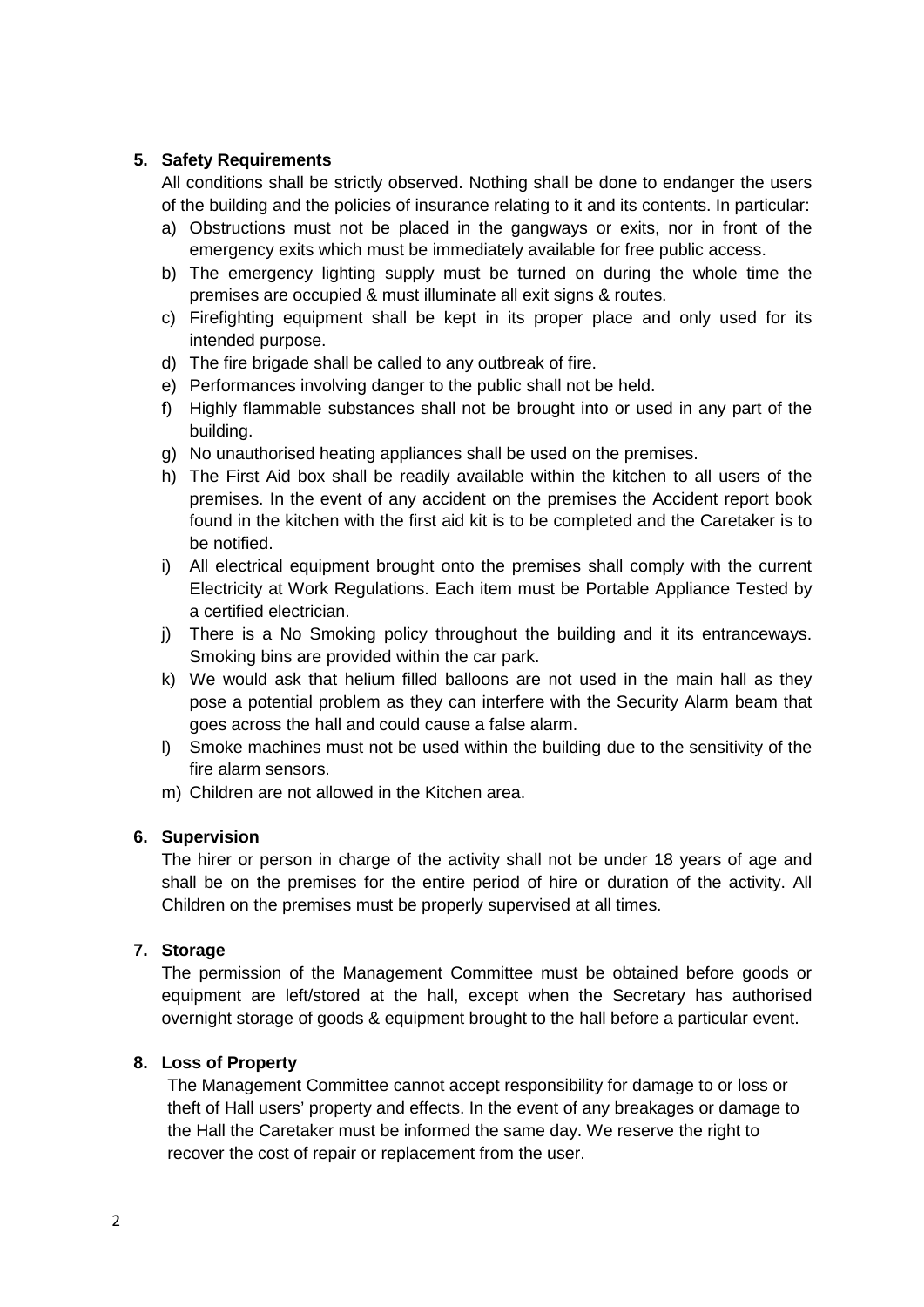## **9. Car Parking**

Car parking is available for Hall users only. Please note that the car park is locked when the hall is not in use.

#### **10. Nuisance**

- a) Litter shall not be left in or about the Hall premises.
- b) Except in the case of guide dogs for the blind or deaf, dogs shall not be admitted into the Village Hall, unless you are attending the Dog Training class held there.
- c) Hirers are responsible for ensuring that the noise level of their function is not such as to interfere with other activities within the building nor to cause inconvenience for the occupiers of nearby houses & property.

## **11. Cleaning & Security/Care of Village Hall**

All use of the Village Hall premises & facilities is subject to the hirers accepting responsibility for returning furniture/equipment to their original position and for securing doors/windows of the premises as directed by the Caretaker. All hirers shall leave the premises & surrounds in a clean & tidy condition.

Hall users should ensure that:

- The Kitchen should be left clean and tidy. Crockery used must be washed and put away afterwards.
- Rubbish should preferably be taken away or placed in bags in the rubbish bin outside the premises.
- All lights should be turned off when not in use.

The Caretaker will check the room at the end of hire giving the opportunity to raise any concerns regarding the condition of the room(s).

#### **12. Payment**

Full payment of room hire must be received within 2 weeks of booking the hall for a birthday party or ad hoc event. Failure to pay will result in a declined booking. Payments are non-refundable.

Regular Hirers: Payment is to be made on the day of the booking. Any users paying by invoice must ensure that it is paid by the due date otherwise the Secretary or the Management Committee reserve the right to refuse future bookings.

Payment is to be made (unless otherwise agreed) no later than the day of use. A deposit may be required. The payment as at the date hereof is £5.00 per hour for the lounge. The main hall can be hired at £5 per hour community rate, £8.00 per hour for local businesses and £10 for large/National businesses. Charges will be reviewed and may be increased. Different rates may apply over Bank Holidays or unsociable hours.

If a payment made to the Village Hall, by a hirer, is subsequently declined causing us bank charges. We will seek reimbursement from the hirer concerned for the charge incurred.